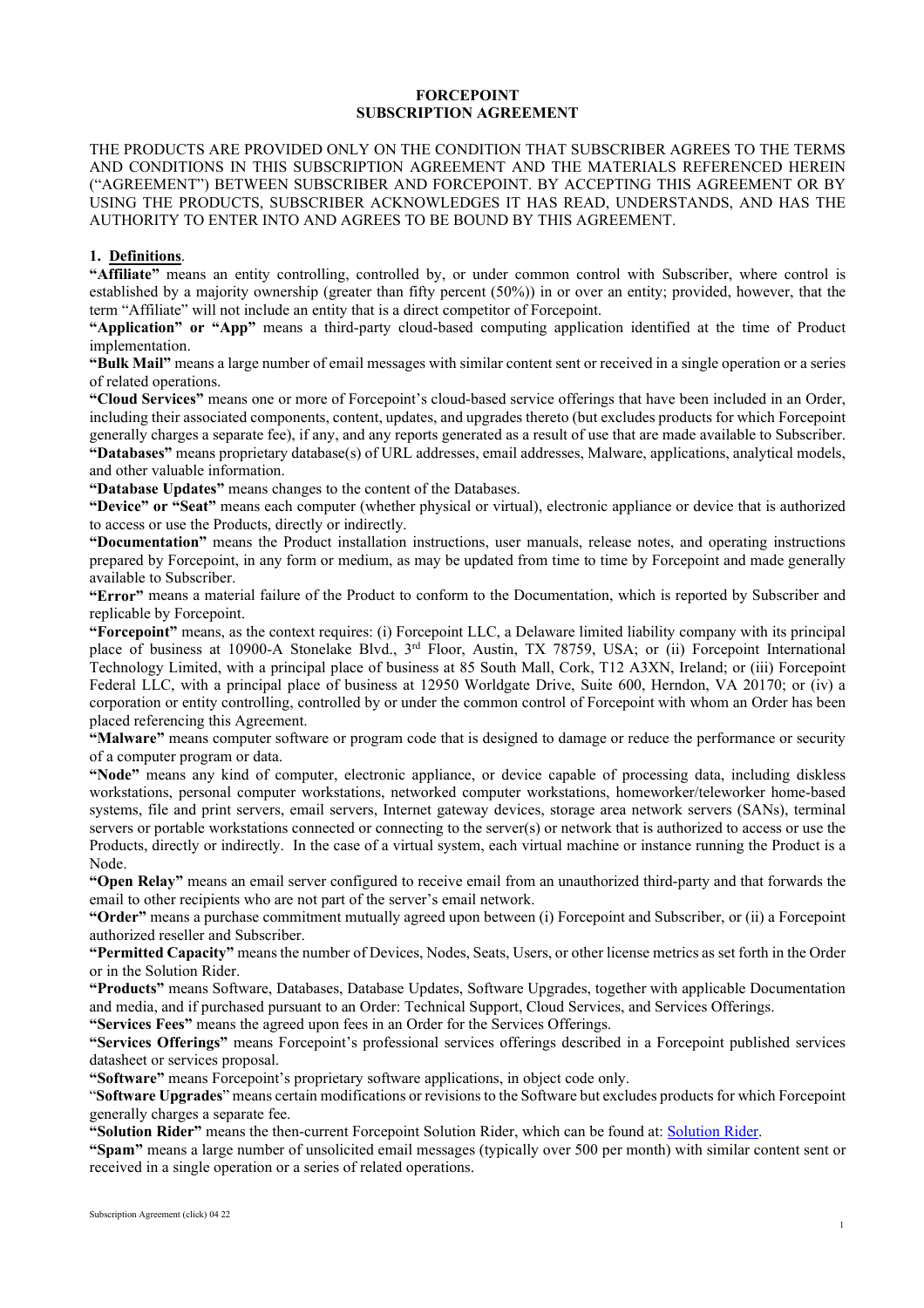**"Subscriber"** means the individual, company, Affiliate, or other legal entity that has placed an Order, is the ultimate end user of the Products, and if enrolling in Cloud Services, has registered its details on the Forcepoint portal.

**"Subscription"** means a non-exclusive, personal, nontransferable right to use the Products and use the output of the Services Offerings in accordance with this Agreement and the Order.

**"Subscription Fees**" means the agreed upon fees in an Order for a Subscription.

**"Subscription Term"** means the agreed upon time period in an Order.

**"Technical Support"** means the support level purchased pursuant to an Order as further described in Section 5, including if and when available: (i) Error corrections or workarounds so that the Products operate in substantial conformance with the Documentation, and (ii) the provision of Database Updates and Software Upgrades.

**"User"** means (i) any person utilizing the network with access to the Products directly or indirectly, who is an employee, temporary employee, customer, contractor, or guest of Subscriber; or (ii) for Cloud Services a separate email address or account that receives electronic messages or data within Subscriber's email system or network. For the Cloud Services email solutions, up to five aliases may be considered one User. The total number of concurrent browser sessions open for selective isolation mode Users or targeted mode Users may not exceed 10% of the Permitted Capacity.

**"Web Content"** means any data and requests for data processed by Cloud Services including that accessed using the Internet protocols HTTP and FTP.

**2. Product Subscription**. Subject to the provisions contained in this Agreement, the applicable terms and conditions of the Solution Rider, and timely payment of the applicable fees, Forcepoint hereby grants Subscriber, for the Subscription Term, a Subscription to use the Products, receive Technical Support, and access the Cloud Services (including any output of the Services Offerings), identified in the Order solely for Subscriber's internal business purposes up to the Permitted Capacity set forth in the Order. Subject to compliance with the terms of this Agreement, Subscriber may relocate or transfer the on-premise Product for use on a different server within its location. Subscriber will not and may not permit any third party to copy the on-premise Products, other than copies made solely for data backup and internal testing purposes. Any source code provided to Subscriber by Forcepoint is subject to the terms of this Agreement. Forcepoint may modify, enhance, replace, or make additions to the Products at any time without notice. Subscriber understands that its right to use the Products is limited by the Permitted Capacity purchased, and Subscriber use may in no event exceed the Permitted Capacity authorized under the applicable Order. The Permitted Capacity provided in the Order(s) represents minimum amounts that Subscriber has committed to for the Subscription Term. If Subscriber's use exceeds the Permitted Capacity, Subscriber must purchase additional Permitted Capacity sufficient for the balance of the then-current Subscription Term to cover the excess use.

## **3. Provision of Cloud Services**.

3.1 Forcepoint will use commercially reasonable efforts to provide Cloud Services for the Subscription Term. The then-current Cloud Services service levels are incorporated by reference into this Agreement and may be found at: [Cloud](https://www.forcepoint.com/resources/legal/cloud-saas-service-level-agreement)  [Services Service Level Agreement.](https://www.forcepoint.com/resources/legal/cloud-saas-service-level-agreement) Forcepoint makes no service level commitments when Cloud Services are used in connection with Bulk Mail. Forcepoint makes no service level commitments for the Cloud Services' functionality to the extent it is used to monitor access to third-party services where the continued availability of the functionality is adversely impacted by the third-party's access policies.

3.2 If Forcepoint determines that the Products are being used to distribute Spam or Malware, or that the security or proper function of Cloud Services would be compromised due to hacking, denial of service attacks, or other activities originating from or directed at the network could compromise the security or operation of Cloud Services, then Forcepoint may immediately suspend Cloud Services until the problem is resolved. Forcepoint will promptly notify and work with Subscriber to resolve the issues.

3.3 If Cloud Services are suspended or terminated, Forcepoint may reverse all configuration changes made during Cloud Services enrollment. It is Subscriber's responsibility to make the server configuration changes necessary to reroute any email, Web Content, and traffic flowing through the Cloud Services.

3.4 Forcepoint may use Malware, Spam, and other information passing through or relating to usage of the Products for the purposes of developing, analyzing, maintaining, reporting on, and enhancing the Products and services.

3.5 Prior to enrollment in Cloud Services and at any time during the Subscription Term, Forcepoint may test whether Subscriber's email system is acting as an Open Relay. If Forcepoint finds the system is an Open Relay, Forcepoint will inform Subscriber and may suspend the applicable Cloud Services until the problem is resolved.

#### **4. Subscriber Obligations**.

4.1 Subscriber will: (i) comply with all applicable laws, statutes, regulations, and ordinances; (ii) only use the Products for legitimate business purposes that may include sending and receiving business and personal email or Web Content by its employees; (iii) not use the Products to construct or transmit Spam, Malware, or excessive email; (iv) comply with the applicable terms contained in the Solution Rider; and (v) ensure that security controls are not circumvented by its acts or omissions.

4.2 Subscriber acknowledges that certain Products may be configured by Subscriber to capture files for submission to other Products for Malware analysis. The Product analyzing files may archive Malware code extracted from such files. If Subscriber downloads such extracted Malware code, Subscriber recognizes the risk associated with Malware code, and any use by Subscriber of Malware code is at Subscriber's sole risk and liability.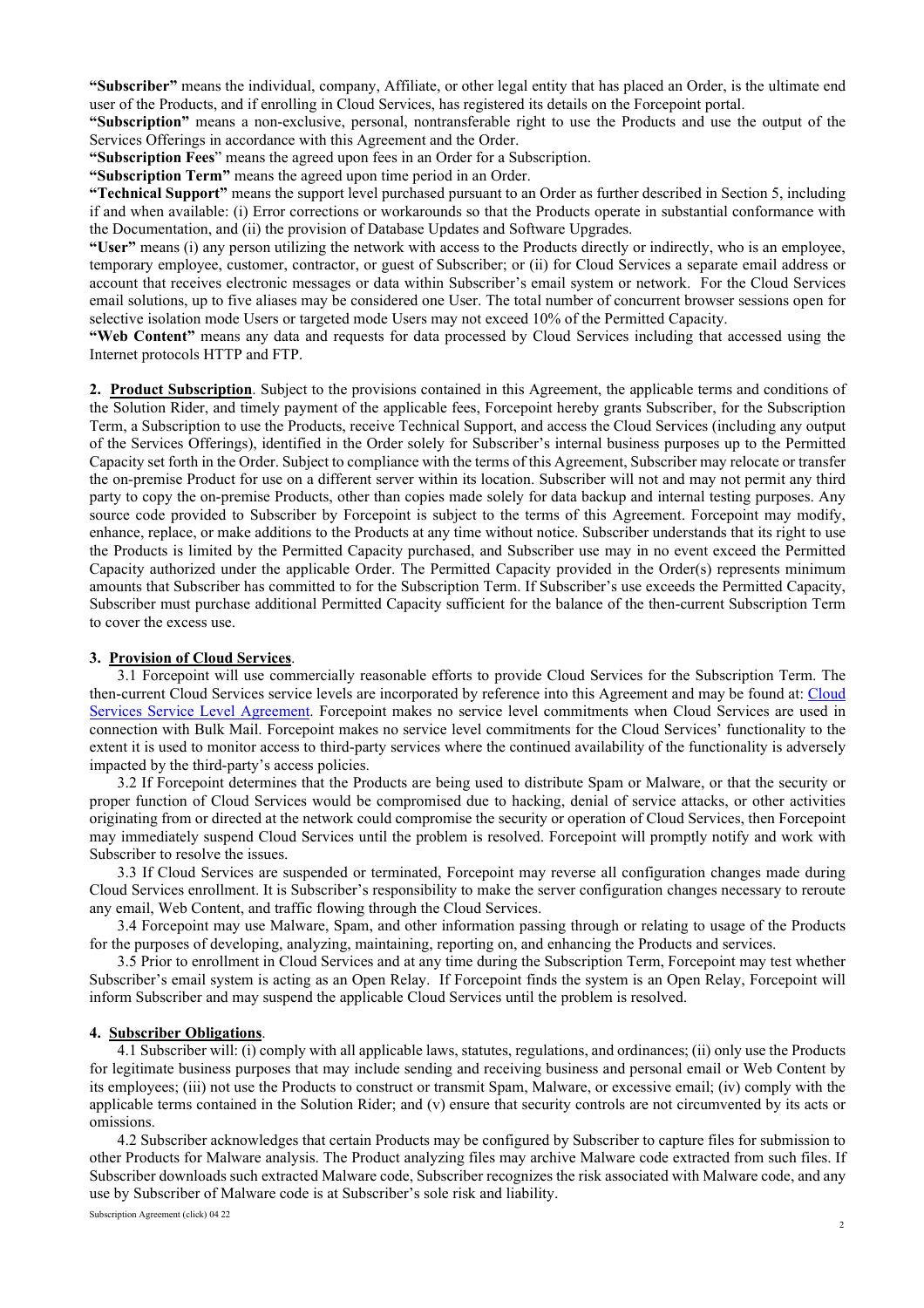4.3 Subscriber acknowledges that the scoring and content by some Products is based on available information at the time it is gathered and may be incomplete, misinterpreted, and is subject to change at any time. As such it is provided for informational purposes only, and Subscriber is solely responsible for decisions Subscriber makes regarding its use of Applications or services based on such information.

4.4 Subscriber is responsible for: (i) having the authority, rights, or permissions to use all domains registered to the Products; (ii) obtaining any necessary consents from its employees; (iii) maintaining all necessary rights to access Application(s); and (iv) maintaining all permissions, authorizations, licenses, and approvals to access and use the data and information inputted, displayed, or processed (including all output and data developed or derived) as a result of Subscriber's use of the Products to access and use data sources and systems.

4.5 Subscriber will defend, indemnify, and hold Forcepoint harmless against any loss, award, damage, or costs (including reasonable attorneys' fees) incurred in connection with any claims, demands, suits, or proceedings ("Claims") made or brought against Forcepoint by a third party alleging or related to Subscriber's (i) violation of its obligations in this Section 4; (ii) infringement of intellectual property rights; (iii) acts or omissions in relation to Subscriber provided hardware, equipment, or third party software licenses used in connection with the Products; (iv) civil or criminal offenses; (v) transmission or posting of obscene, indecent, or pornographic materials; (vi) transmission or posting of any material that is slanderous, defamatory, offensive, abusive, or menacing or that causes annoyance or needless anxiety to any other person; or (vii) transmission of information through the Products.

4.6 Subscriber will cooperate with Forcepoint personnel providing any Services Offerings, and provide reasonable assistance, which may include: (i) gathering relevant supporting documentation; (ii) ensuring appropriate Subscriber personnel are assigned to the project and are able to devote sufficient time to facilitate the project; (iii) granting resource access to information, systems, and licenses related to the scope of the project; (iv) providing building and network access before, during, and after normal business hours, workspace, and workstations for each of the Forcepoint personnel, logon IDs and security access to all required Products, and adequate test environment, and any reasonable and appropriate data to perform the Services Offerings.

### **5. Technical Support**.

5.1 Technical Support is provided under the then-current Forcepoint technical support policies are incorporated by reference into this Agreement and may be found at: [Technical Support Description.](https://www.forcepoint.com/resources/legal/technical-support-description) Technical Support, Database Updates and Software Upgrades will be provided to Subscriber only if Subscriber has paid the applicable Subscription Fees. Forcepoint may require Subscriber to install Software Upgrades up to and including the latest release.

5.2 Forcepoint's obligation to provide Technical Support is limited to: (i) a Product that has not been altered or modified by anyone other than Forcepoint or its licensors; (ii) a release for which technical support is provided; (iii) Subscriber's use of the Product in accordance with the Documentation; and (iv) errors and malfunctions caused by systems or programs supplied by Forcepoint. If an Error has been corrected or is not present in a more current version of the Product, Forcepoint will provide the more current version via Technical Support but will not have any obligation to correct such Error in prior versions.

5.3 Technical Support for on-premise Products may be limited to the most current release and the most recent previous sequential major release of the Product. Forcepoint reserves the right to terminate the Subscription or increase the associated fees upon 60 days' notice should Subscriber not stay current with a supported release in accordance with this Section.

**6. Intellectual Property Rights**. All right, title, and interest in and to the Products, any modifications, translations, or derivatives thereof including any related scripts, tools, and know-how and all applicable intellectual property and proprietary rights thereto remain exclusively with Forcepoint or its licensors. The Products may include software products licensed from third parties. Such third parties have no obligations or liability to Subscriber under this Agreement but are third-party beneficiaries of this Agreement. Forcepoint owns any suggestions, ideas, enhancement requests, feedback, or recommendations provided by Subscriber relating to the Products. Except as otherwise expressly provided, Forcepoint grants no express or implied right under Forcepoint patents, copyrights, trademarks, or other intellectual property rights, and all rights not expressly granted to Subscriber in this Agreement are reserved to Forcepoint and its licensors. Subscriber may not remove any proprietary notice of Forcepoint or any third-party from the Products or any copy of the Products, without Forcepoint's prior written consent.

#### **7. Protection and Restrictions**.

7.1 Each party (the "Disclosing Party") may disclose to the other (the "Receiving Party") certain confidential technical and business information that Disclosing Party desires Receiving Party to treat as confidential. "Confidential Information" means any information disclosed by either party to the other party, either directly or indirectly, in writing, orally, electronically or by inspection of tangible objects (including prototypes, technical data, trade secrets and know-how, product plans, Products, customer lists and customer information, prices and costs, databases, inventions, processes, hardware configuration information, finances, budgets and other business information), which is designated as "Confidential," "Proprietary" or some similar designation at or prior to the time of disclosure, or that should otherwise reasonably be considered confidential by Receiving Party. Confidential Information may also include information disclosed to a Disclosing Party by third parties. Confidential Information will not, however, include any information that Receiving Party can document: (i) was publicly known and made generally available prior to the time of Disclosing Party's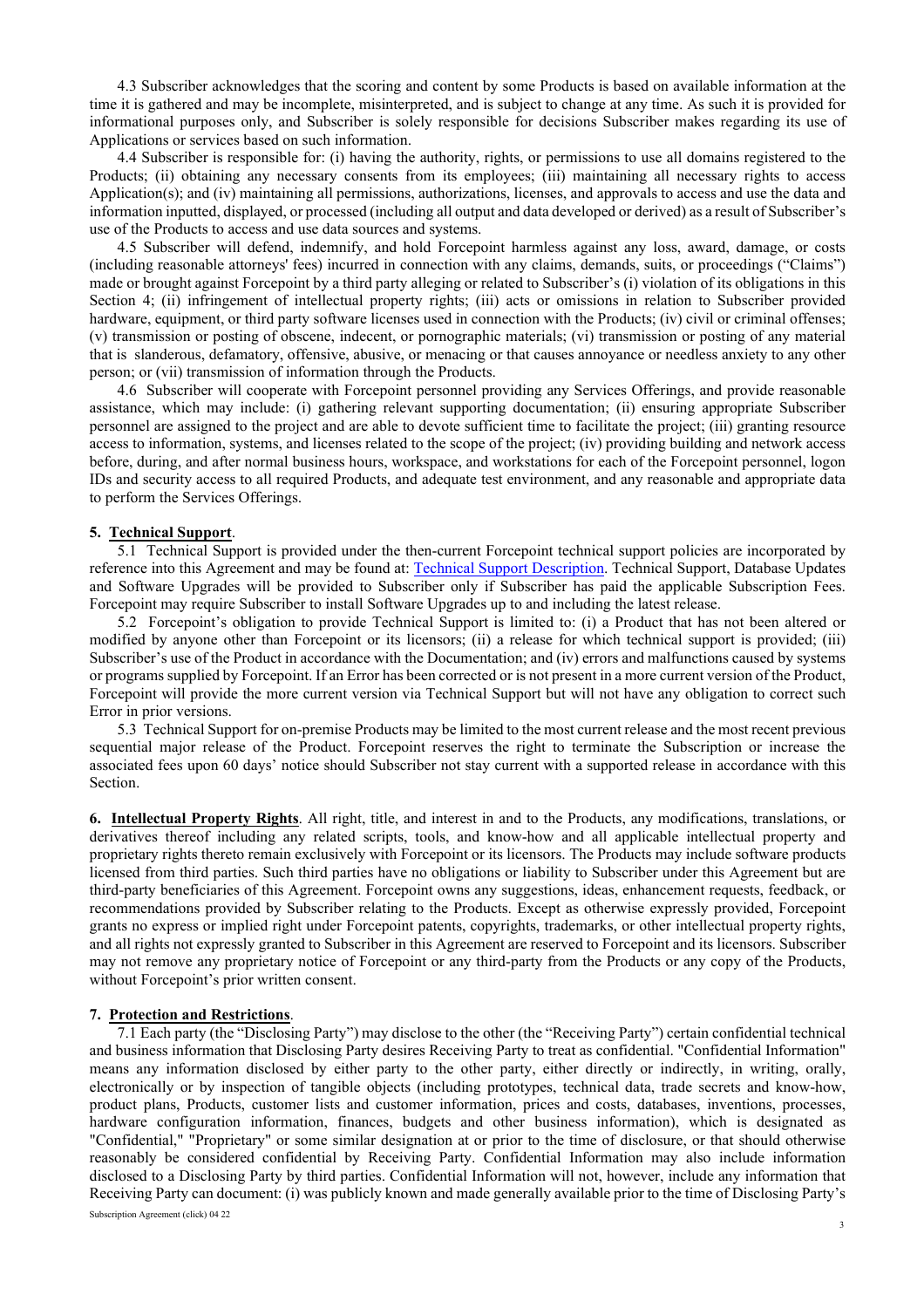disclosure; (ii) becomes publicly known and made generally available after disclosure through no action or inaction of Receiving Party; (iii) is already in Receiving Party's possession at the time of disclosure; (iv) is lawfully obtained by Receiving Party from a third party without a breach of such third party's obligations of confidentiality; or (v) is independently developed by Receiving Party without use of or reference to Disclosing Party's Confidential Information. The Receiving Party will treat Disclosing Party's Confidential Information as non-public confidential information and will not disclose it to any person other than Disclosing Party and employees and contractors of Receiving Party on a need to know basis and Receiving Party will protect the confidentiality of such Confidential Information in the same manner that it protects the confidentiality of its own proprietary and confidential information, but in no event with less than a reasonable standard of care. Subscriber's use of the Products to process data is not a disclosure of Confidential Information to Forcepoint for purposes of this Section. Furthermore, neither party will use the Confidential Information of the other party for any purpose other than carrying out its rights and obligations under this Agreement.

7.2 Subscriber will take all reasonable steps to safeguard the Products to ensure that no unauthorized person has access and that no unauthorized copy, publication, disclosure, or distribution, in any form is made. The Products contain valuable, confidential information and trade secrets and unauthorized use or copying is harmful to Forcepoint. Subscriber may use the Products only for the internal business purposes of Subscriber. Subscriber may not assign more than 20 administrators to administer certain Forcepoint products. Subscriber will not itself, or through any affiliate, employee, consultant, contractor, agent or other third-party: (i) sell, resell, distribute, host, lease, rent, license or sublicense, in whole or in part, the Products; (ii) decipher, decompile, disassemble, reverse assemble, modify, translate, reverse engineer or otherwise attempt to derive source code, algorithms, tags, specifications, architecture, structure, or other elements of the Products, in whole or in part, for competitive purposes or otherwise; (iii) conduct penetration testing on or within the Products for any reason; (iv) allow access to, provide, divulge or make available the Products to any user other than Subscriber's employees and contractors who have a need to such access and who will be bound by nondisclosure obligations that are at least as restrictive as the terms of this Agreement; (v) write or develop any derivative works based upon the Products; (vi) modify, adapt, translate or otherwise make any changes to the Products or any part thereof; (vii) use the Products to provide processing services to third-parties, or otherwise use the same on a 'service bureau' basis; (viii) disclose or publish, without Forcepoint's prior written consent, performance or capacity statistics or the results of any benchmark test performed on the Products; (ix) otherwise use or copy the same except as expressly permitted herein or in the Solution Rider; (x) use any third-party software included in the Products independently from the Forcepoint proprietary Products. Subject to the terms of this Agreement, Subscriber may allow its agents and independent contractors to use the Products solely for the benefit of Subscriber; provided, however, Subscriber remains responsible for any breach of this Agreement. Any other use of the Products by any other entity is forbidden and a violation of this Agreement. Subscriber must not use the Products to filter, screen, manage or censor Internet content for consumers without permission from the affected consumers and Forcepoint's express prior written approval, which may be withheld in Forcepoint's sole discretion. If any additional third-party enduser license agreement or open source software license agreement is (a) attached to this Agreement or the Order, or (b) included in the Product "about" file, "readme" file or Documentation, then Subscriber's use of the third-party software is further restricted by and subject to such license.

**8. Financial Terms**. Fees and payment terms are specified in the applicable Order. Except as otherwise expressly specified in the Order: (i) all recurring payment obligations start from the receipt of the Order; (ii) when the Order is placed directly with Forcepoint fees must be paid within 30 days after the invoice date; (iii) upon the expiration of each Subscription Term, the Subscription Fees will be Forcepoint's then-current commercial list price for such Products; and (iv) interest accrues on past due balances at the highest rate allowed by law. Failure to make timely payments is a material breach of the Agreement and Forcepoint will be entitled to suspend any or all of its performance obligations hereunder in accordance with the provisions of Section 12 and to modify the payment terms, including requiring full payment before Forcepoint performs any obligations in this Agreement. Subscriber will reimburse Forcepoint for any expenses incurred, including interest and reasonable attorney fees, in collecting amounts due to Forcepoint hereunder that are not under good faith dispute by Subscriber. Amounts paid or payable for Products are not contingent upon the performance of any consulting or other professional services. Forcepoint's reasonable travel and lodging expenses incurred in the performance of services on Subscriber's site will be billed separately at actual cost. Subscriber is responsible for payment of all taxes (excluding those on Forcepoint's net income) arising out of this Agreement, except to the extent a valid tax exemption certificate or other written documentation acceptable to Forcepoint to evidence Subscriber's tax exemption status is provided by Subscriber to Forcepoint prior to the delivery of Products or services.

#### **9. Limited Warranty; Remedies; Disclaimer**.

9.1 For the Subscription Term, Forcepoint warrants that the Products (other than Services Offerings), as updated from time to time by Forcepoint and used in accordance with the Documentation and the Agreement by Subscriber, will operate in substantial conformance with the Documentation under normal use. Forcepoint warrants that Services Offerings will be performed in a professional and workmanlike manner and Forcepoint will comply with all applicable laws in providing the Services Offerings. Forcepoint does not warrant that: (A) the Products will (i) be free of defects, (ii) satisfy Subscriber's requirements, (iii) operate without interruption or error, (iv) always locate or block access to or transmission of all desired addresses, emails, Malware, applications and/or files, or (v) identify every transmission or file that should potentially be located or blocked; (B) data contained in the Databases will be (i) appropriately categorized or (ii) that the algorithms used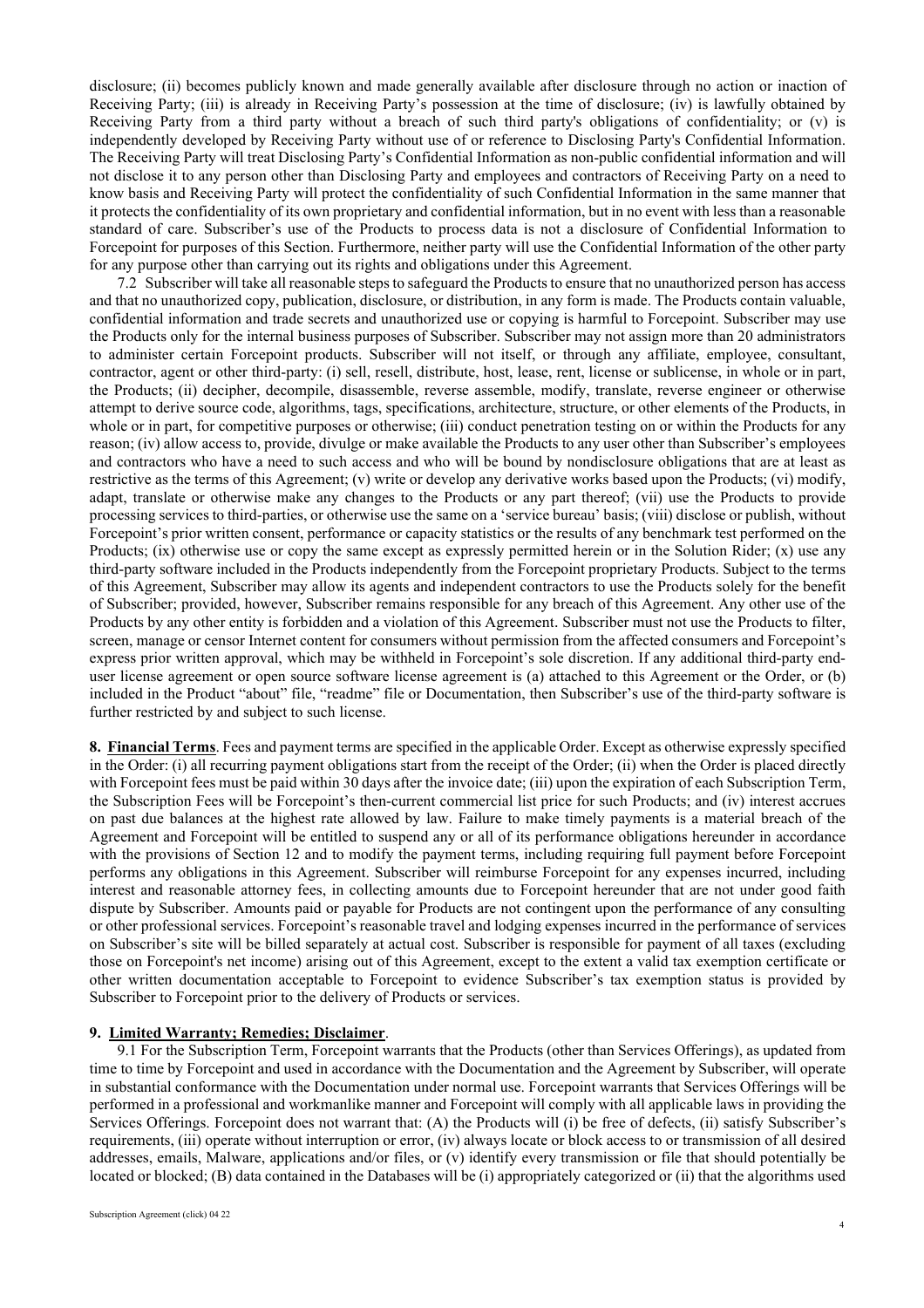in the Products will be complete or accurate; or (C) data contained in and risk scoring from the Cloud Services will be complete or interpreted correctly.

9.2 Subscriber must promptly notify Forcepoint in writing of a claim. Provided that such claim is reasonably determined by Forcepoint to be Forcepoint's responsibility, Forcepoint will, within 30 days of its receipt of Subscriber's written notice, (i) correct the Error or provide a workaround; (ii) provide Subscriber with a plan reasonably acceptable to Subscriber for correcting the Error; or (iii) if neither (i) nor (ii) can be accomplished with reasonable efforts from Forcepoint at Forcepoint's discretion, then Forcepoint may terminate the affected Product Subscription and Subscriber will be entitled to a refund of the unused Subscription Fees paid for the affected Product applicable to the balance of the then-current Subscription Term. This paragraph sets forth Subscriber's sole and exclusive remedy and Forcepoint's entire liability for any breach of warranty or other duty related to the Products.

9.3 This warranty is void and Forcepoint is not obligated to provide technical support if a claimed breach of the warranty is caused by: (i) any unauthorized modification of the Products or tampering with the Products, (ii) use of the Products inconsistent with the accompanying Documentation, (iii) Subscriber's failure to use any new or corrected versions of the Product made available by Forcepoint; or (iv) breach of this Agreement by Subscriber or its users.

9.4 THE WARRANTIES SET FORTH IN THIS SECTION 9 ARE IN LIEU OF, AND FORCEPOINT, ITS LICENSORS AND SUPPLIERS EXPRESSLY DISCLAIM TO THE MAXIMUM EXTENT PERMITTED BY LAW, ALL OTHER WARRANTIES, EITHER EXPRESS OR IMPLIED, INCLUDING ANY IMPLIED WARRANTIES OF MERCHANTABILITY, NON-INFRINGEMENT, TITLE OR FITNESS FOR A PARTICULAR PURPOSE, AND FREEDOM FROM PROGRAM ERRORS, VIRUSES OR ANY OTHER MALICIOUS CODE WITH RESPECT TO THE PRODUCTS AND SERVICES PROVIDED UNDER THIS AGREEMENT.

**10. Limitation of Liability**. NOTWITHSTANDING ANYTHING TO THE CONTRARY IN THIS AGREEMENT, FORCEPOINT, ITS AFFILIATES, ITS LICENSORS OR RESELLERS WILL NOT BE LIABLE FOR (I) LOST PROFITS; (II) LOSS OF BUSINESS; (III) LOSS OF GOODWILL, OPPORTUNITY, OR REVENUE; (IV) SUBSCRIBER'S DECISIONS BASED ON ITS INTERPRETATION OF THE OUTPUT FROM THE PRODUCTS; NOR (V) ANY INDIRECT, CONSEQUENTIAL, SPECIAL, PUNITIVE OR INCIDENTAL DAMAGES ARISING OUT OF OR RELATED TO THIS AGREEMENT WHETHER FORESEEABLE OR UNFORESEEABLE INCLUDING CLAIMS FOR USE OF THE PRODUCTS, INTERRUPTION IN USE OR AVAILABILITY OF DATA, STOPPAGE OF OTHER WORK OR IMPAIRMENT OF OTHER ASSETS, PRIVACY, ACCESS TO OR USE OF ANY ADDRESSES, EXECUTABLES OR FILES THAT SHOULD HAVE BEEN LOCATED OR BLOCKED, NEGLIGENCE, BREACH OF CONTRACT, TORT OR OTHERWISE AND THIRD-PARTY CLAIMS, EVEN IF ADVISED OF THE POSSIBILITY OF SUCH DAMAGES. IN NO EVENT WILL FORCEPOINT'S AGGREGATE LIABILITY ARISING OUT OF OR RELATED TO THIS AGREEMENT EXCEED THE TOTAL AMOUNT ACTUALLY RECEIVED BY FORCEPOINT FOR SUBSCRIBER'S APPLICABLE SUBCRIPTION TO THE PRODUCTS OVER THE ONE YEAR PERIOD PRIOR TO THE EVENT OUT OF WHICH THE CLAIM AROSE FOR THE PRODUCTS THAT DIRECTLY CAUSED THE LIABILITY.

11. **Intellectual Property Indemnification**. In the event of a third-party claim, suit or proceeding against Subscriber asserting that use of the Product as permitted in this Agreement infringes a third-party's patent, copyright, or trademark right recognized in any jurisdiction where the Product is licensed, Forcepoint at its expense will defend Subscriber and indemnify Subscriber against costs, expenses (including reasonable attorneys' fees), and damages payable to any third party in any such suit or cause of action that are directly related to that claim. Forcepoint's obligation under this Section is contingent upon Subscriber providing Forcepoint with: (a) prompt written notice of the suit or claim; (b) the right to solely control and direct the defense of the claim; and (c) reasonable cooperation. Subscriber may participate in the defense at its own expense. Forcepoint will have no liability for any claim of infringement resulting from: (i) modification of the Products by anyone other than Forcepoint; (ii) a combination of the Products with other hardware or software not provided by Forcepoint; or (iii) failure by Subscriber to implement Software Upgrades and Database Updates. In the event the Products, in Forcepoint's opinion, are likely to or do become the subject of a claim of infringement, Forcepoint may at its sole option and expense: (x) modify the Products to be non-infringing while preserving equivalent functionality; (y) obtain a license for Subscriber's continued use of the Products; or (z) terminate this Agreement and the license granted hereunder, accept return of the Products and refund to Subscriber the unused Subscription Fees paid for the affected Product applicable to the balance of the then-current Subscription Term. THIS SECTION SETS FORTH FORCEPOINT'S ENTIRE LIABILITY AND OBLIGATION AND SUBSCRIBER'S SOLE AND EXCLUSIVE REMEDY FOR ANY INFRINGEMENT OR CLAIMS OF INFRINGEMENT.

# **12. Term and Termination**.

12.1 This Agreement continues in full force and effect until the expiration or termination of the Order(s), unless otherwise terminated earlier or auto-renews as provided hereunder. All Orders are non-cancellable, and there will be no fee adjustments or refunds for any reason, including decreases in usage, during the Subscription Term. Subscriber's continued use of Cloud Services beyond the Subscription Term will renew the Subscription to Cloud Services on a monthto-month basis at Forcepoint's then-current commercial list price until terminated with at least 30 days' notice by either party unless a longer Subscription Term has been agreed upon in an Order. Upon termination or expiration of the Subscription Term, Subscriber's right to use the Products terminates. In the event the Subscription expires but is later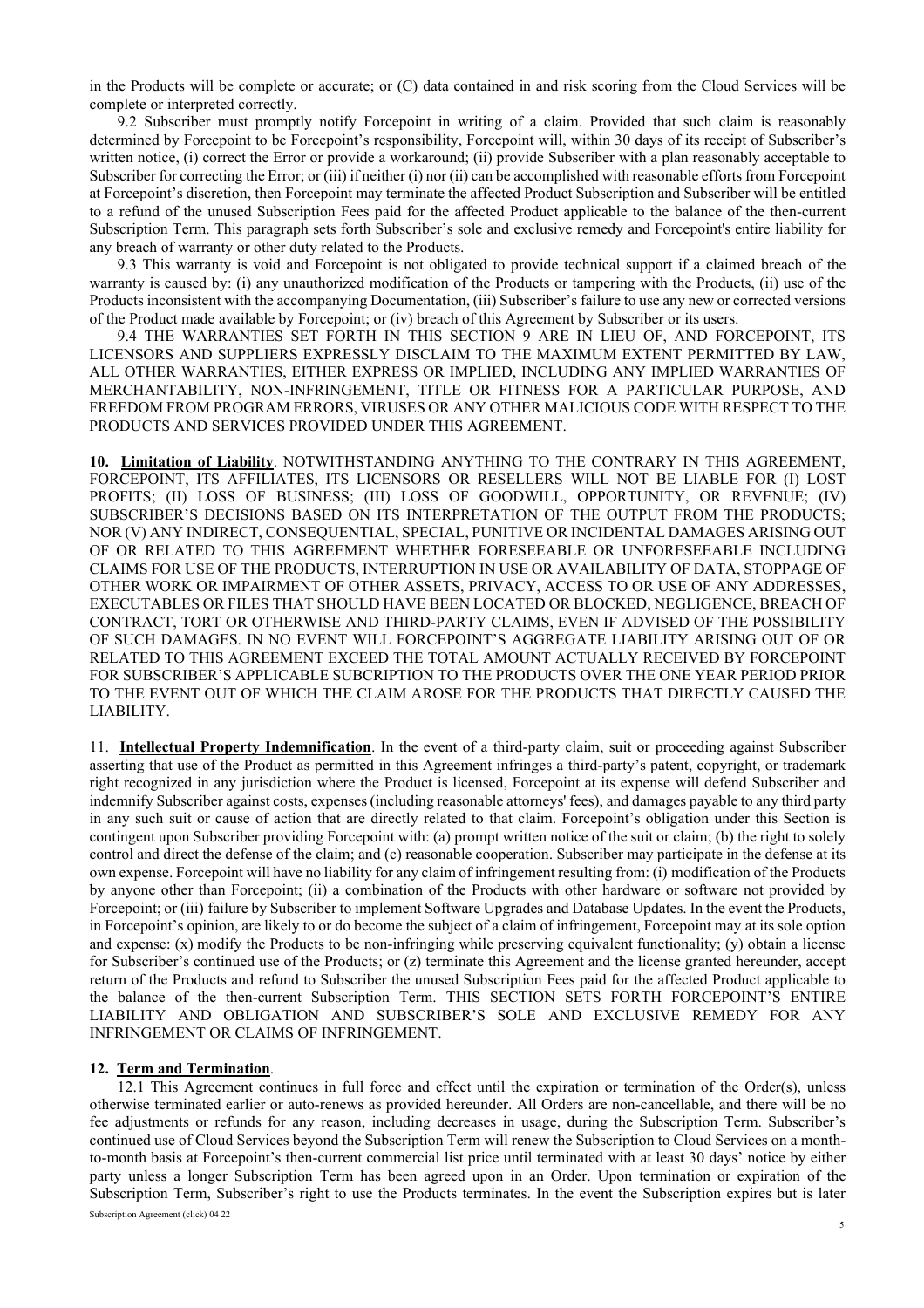renewed, Subscriber's renewal must include Subscription Fees for the lapsed period between the date the prior Subscription expired and the date it is renewed.

12.2 Product evaluation subscriptions are available for a period of up to 30 days, and limited availability Product subscriptions may be available for the time period determined by Forcepoint. Product evaluation subscriptions and limited availability Product subscriptions are each subject to the terms and conditions of this Agreement, except however that: (i) evaluation subscriptions and limited availability Product subscriptions may only be used to evaluate and facilitate Subscriber's decision to purchase a subscription to Products; and (ii) evaluation subscriptions and limited availability Product subscriptions are provided by Forcepoint on an AS IS and AS AVAILABLE basis without warranties of any kind. At the end of the evaluation period or the limited availability Product subscription period, Subscriber must place an Order and pay the applicable Subscription Fees, or this Agreement terminates as related to the evaluation subscription or limited availability Product subscription. Subscriber's continued use of the Products after an evaluation or limited availability Product subscription period is subject to this Agreement.

12.3 Either party may terminate this Agreement immediately upon written notice at any time if: (i) the other party commits a non-remediable material breach of the Agreement, or if the other party fails to cure any remediable material breach or provide a written plan of cure acceptable to the non-breaching party within 30 days of being notified in writing of such breach, except for breach of payment terms, which will have a 10 day cure period; or (ii) the other party ceases business operations; or (iii) the other party becomes insolvent, generally stops paying its debts as they become due or seeks protection under any bankruptcy, receivership, trust deed, creditors arrangement, composition or comparable proceeding, or if any such proceeding is instituted against the other (and not dismissed within 90 days after commencement of one of the foregoing events). Upon notification of termination by either party, Subscriber must uninstall any Products, cease using and destroy or return all copies of the Products to Forcepoint, and to certify in writing that all known copies thereof, including backup copies, have been destroyed. Sections 1, 6-12, and 14-17 will survive the termination of this Agreement.

12.4 Forcepoint will be entitled to suspend any or all services upon 10 days written notice to Subscriber in the event Subscriber breaches this Agreement. Additional charges may apply to reinstate service following suspension.

**13. Compliance with Laws; Data Processing**. Each party will comply with all applicable laws and regulations, which may include the European Union's General Data Protection Regulation, that may apply to issues including the protection of personal data, and anti-bribery. Subscriber must obtain any required consents (including employee consent) addressing the interception, reading, copying, analyzing, or filtering of emails and their attachments as well as any local government permits, licenses, or approvals required to use the Products. Neither party will use any data obtained via the Products for any unlawful purpose. Each party's obligations with respect to the treatment of data submitted to Forcepoint pursuant to this Agreement are incorporated by reference into this Agreement and may be found at: [Forcepoint Data Processing and](https://www.forcepoint.com/data-processing-agreement)  [Data Protection Measures.](https://www.forcepoint.com/data-processing-agreement)

**14. Rights of U.S. Government Subscribers**. The Products meet the definition of "commercial item" in Federal Acquisition Regulation ("FAR") 2.101, were developed entirely at private expense, and are provided to Government Subscribers exclusively under the terms of this Agreement. Software, including Software Upgrades, is "commercial computer software" and applicable Documentation and media are "commercial computer software documentation," as those terms are used in FAR 12.212 and DFARS 227.7202. Use of the Products by the U.S. Government constitutes acknowledgment of Forcepoint's proprietary rights therein, and of the exclusive applicability of this Agreement.

**15. Export**. Commodities, technology, and software, including the Products (collectively referred to as "items") are subject to the export control laws of the United States and other countries that may lawfully control the export of such items. Moreover, the furnishing of support services with respect to items that are controlled as defense or military items may also be subject to such laws. Subscriber will not transfer such items or furnish such services except in compliance with the export laws of the United States and any other country that may lawfully control the export of such items or the provision of such services. Subscriber will indemnify and hold Forcepoint harmless from any claims, liabilities, penalties, forfeitures, and associated costs and expenses (including attorneys' fees) that Forcepoint may incur due to Subscriber's non-compliance with applicable export laws, rules, and regulations. Subscriber will immediately notify Forcepoint of any violation of any export law, rule, or regulation, which may affect Forcepoint or relate to the activities covered under this Agreement.

**16. Verification**. Subscriber must maintain records sufficient to track its compliance with the terms of this Agreement, and upon Forcepoint's request, Subscriber will provide a written certification and such supporting records confirming its compliance with this Agreement. Further, during the Subscription Term and one year thereafter, Forcepoint or Forcepoint's selected independent auditor may review Subscriber's records related to Subscriber's use, deployment, installation, provision of, or access to the Products to verify Subscriber's compliance with this Agreement. Subscriber will provide reasonable assistance, access to personnel, facilities, and systems, as well asinformation necessary to facilitate Forcepoint's compliance verification. The verification will be performed during regular business hours and will not unreasonably interfere with Subscriber's standard business activities. The cost of the verification will be borne by Forcepoint unless a discrepancy indicating that additional fees are due to Forcepoint, in which case the reasonable cost of the verification will be borne by Subscriber. Subscriber will cure any noncompliance and will pay any associated fees and costs, including Product usage, Technical Support, cost of verification, and interest due as a result of such noncompliance within 30 days